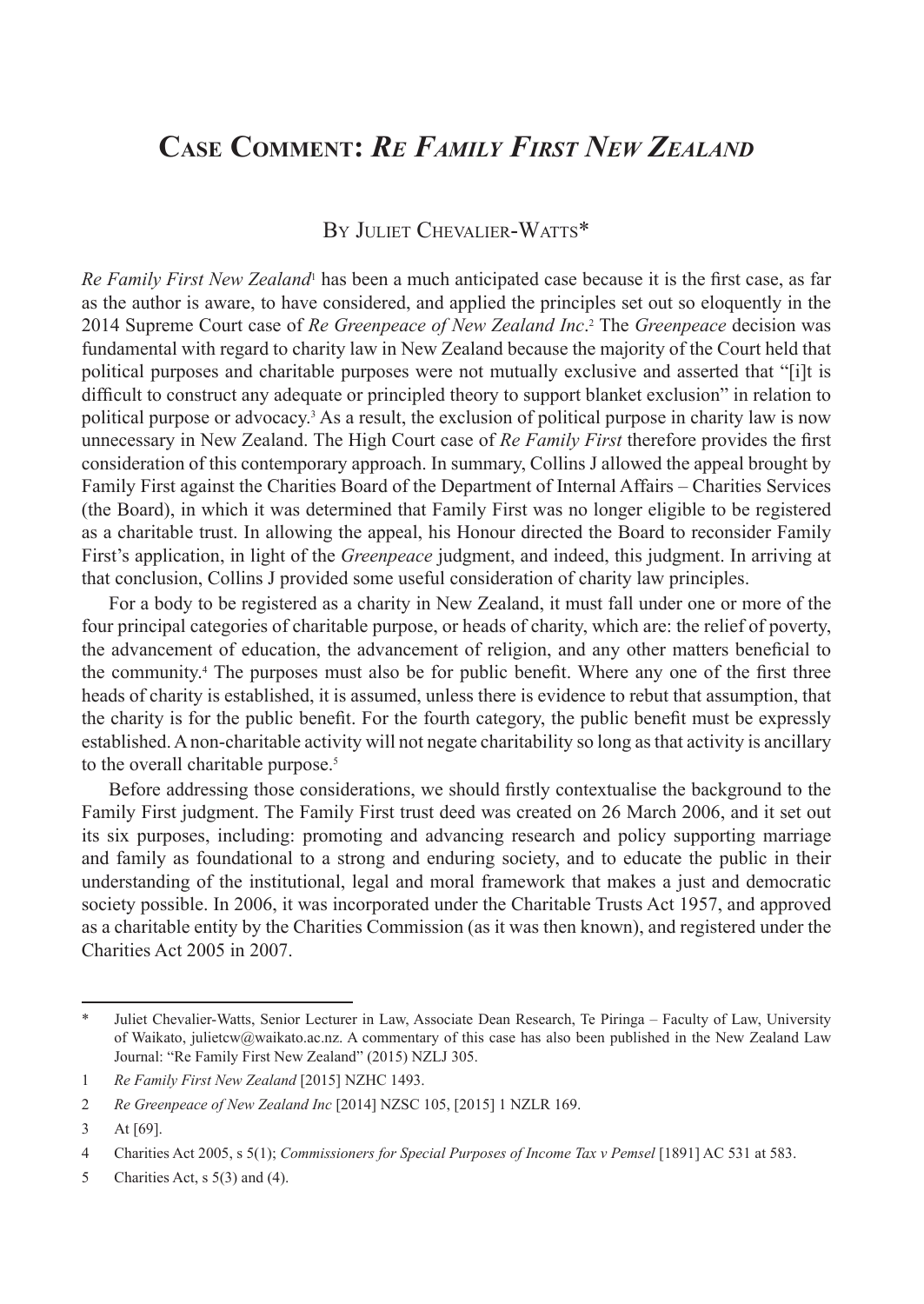In 2008, the Charities Commission made inquiries as to the extent of Family First's activities, including advocacy. As a result of these inquiries, the Charities Board (as it is now known) resolved to deregister Family First from the Charities Register in 2013. Family First filed a notice of appeal to the High Court shortly afterwards, and both parties agreed that Family First's appeal should be deferred until after the Supreme Court gave its judgment in *Greenpeace*, which was delivered in August 2014.

Obviously, the Board did not utilise the Supreme Court judgment in making its decision to deregister Family First; rather it was heavily influenced by the earlier Court of Appeal judgment, whereby that Court considered that the level of advocacy conducted by Greenpeace was beyond the permitted, at the time, level of ancillary to its charitable purposes, thus referring it back to the Board for further consideration. Greenpeace appealed the approach of the Court of Appeal with regard to political activity, hence leading to the Supreme Court judgment.

Collins J noted that there were four grounds of appeal, and for the purposes of this case comment, we will concentrate on the first three. Firstly, that the Board erred when it concluded that Family First's role and advocacy for its views in relation to the family is political and not a charitable purpose. This was addressed under the heading of "political purpose." Secondly, that the Board erred in deciding that the organisation's purposes do not include a purpose that is beneficial to the public under the fourth head of charity. This was addressed under the heading "benefit to the public." Thirdly, that the Board erred in deciding that Family First's purposes do not include the charitable purpose of advancing education. This was addressed under the heading "education purpose." I will address each point in turn.

#### I. Political Purpose

In relation to the deregistration of Family First, the Board had asserted that Family First had two purposes that were political. Firstly, with regard to its views about family life, the Board asserted that this purpose did not have self-evident public benefit; that it was political, and as a result, not charitable. Secondly, the entity had a purpose to procure government action that would be consistent with its own view. The Board asserted that this purpose was directed to procuring legislative change and government policies, which was political and not charitable.

Collins J noted however that the Board's position that Family First's political objects could not be charitable was not reconcilable with the Supreme Court's approach taken in *Greenpeace*. This was because the Board's decision was based on a legal proposition that has now been found to be incorrect. His Honour affirmed the Supreme Court's determination that political purposes are not irreconcilable with political purposes. This therefore means that the appropriate course of action will be for the Board to reconsider the position of Family First in light of the Supreme Court judgment.

The Board had also asserted that Family First's advocacy role was "controversial", and therefore self-evidently not of public benefit. The Supreme Court however stated that it was not a criterion for registration as a charitable entity that the advocacy undertaken, or views expressed, should be generally acceptable or non-contentious.<sup>6</sup> As a result, Collins J stated that the Board should reconsider their approach with regard to controversial views, again in light of the Supreme Court determination.

<sup>6</sup> Re Greenpeace of New Zealand Inc [2014] NZSC 105, [2015] 1 NZLR 169 at [75].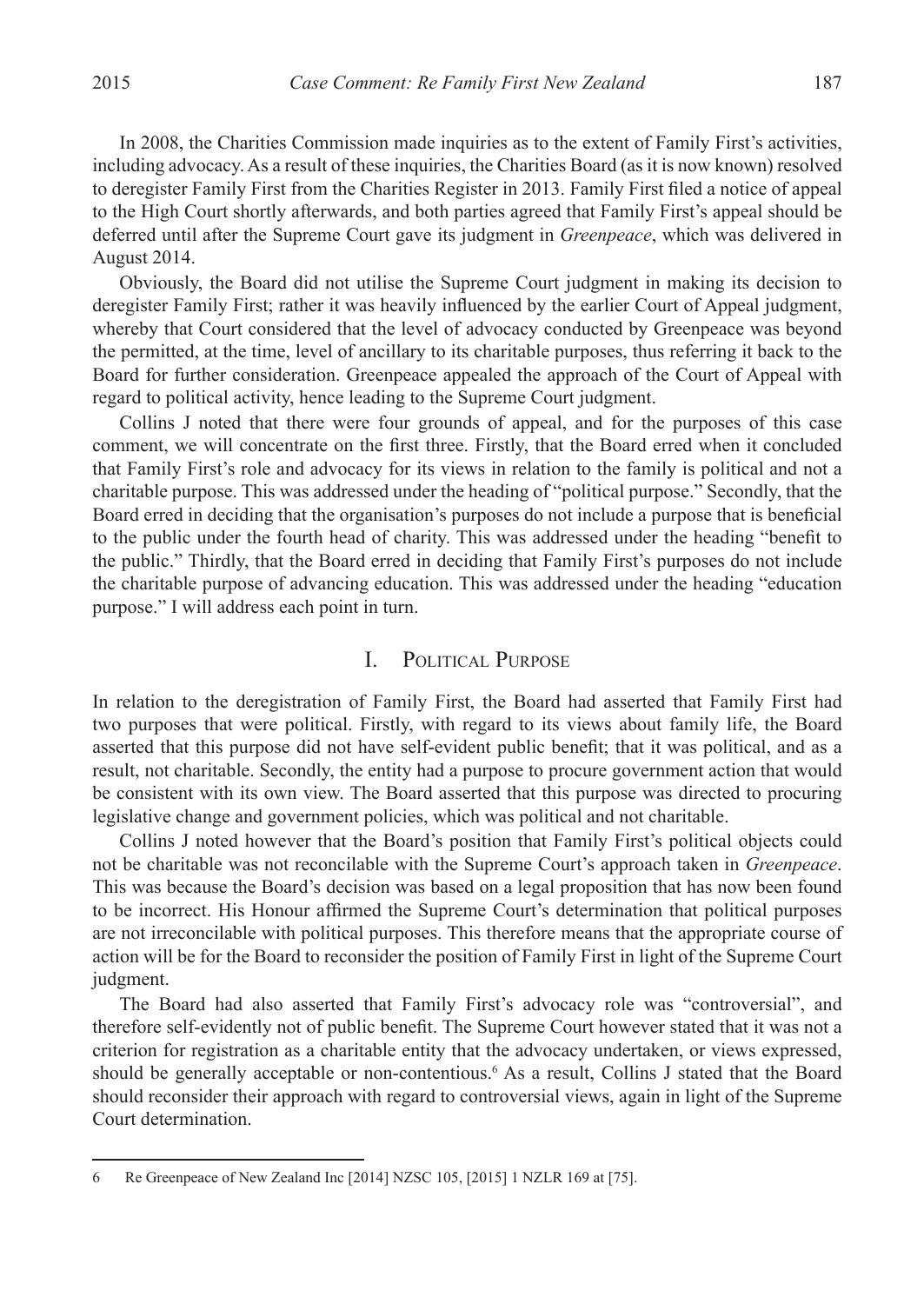#### II. BENEFIT TO THE PUBLIC

Collins J stated that the Board should refer to analogous cases to determine public benefit. Nonetheless, his Honour did make a point of urging perhaps some restraint on this matter. The Board should be cautious not to match carefully the entity's purposes with organisations that have successfully been recognised as charitable entities. This approach would risk undermining the view of the Supreme Court that political purposes should not be excluded from being classified as charitable.

Instead, his Honour noted that cases that could be of assistance to the Board in undertaking its analogical assessment would be entities that advocate for the mental and moral improvement of society. However, Collins J did state that the Board should not automatically accept that Family First's purposes are charitable. The correct approach for the Board should be to assess whether Family First's activities are aimed at promoting the moral improvement of society. It is possible that some members of the Board may not personally approve of the views of Family First, but their subjective views should not be taken into consideration, and it may be possible to find a legitimate analogy between its role and other entities who have been found to be charitable. This methodology would be consistent with the obligations on the members of the Board to act with honesty, integrity and good faith.<sup>7</sup>

### III. Education Purpose

The Board concluded that Family First advanced its polemical views on traditional forms of marriage under the guise of education, and therefore this was not genuine advancement of education. To be a charitable educational activity, the organisation must promote learning, and this may be achieved via a variety of means. For instance, training programmes, conferences, or by carrying out or disseminating research that improves knowledge around a particular issue.<sup>8</sup>

Collins J did note that a report Family First commissioned from the New Zealand Institute of Economic Research was a legitimate piece of research that contained significant research that had not been undertaken previously. This report was not referred to by the Board in its decision-making process. As a result, his Honour stated that when the Board re-examines Family First's case, it will need to examine carefully this report, and determine if it is sufficient to qualify the entity's activities as including the advancement of education for the public benefit.

This judgment has been useful for two key reasons. Firstly, it illustrates how the principles enunciated in the much anticipated Supreme Court case of *Greenpeace* may be applied practically, even in potentially contentious circumstances. What this speaks to is the underpinning of fundamental charity law provisions, including the doctrine of public benefit, and the necessity for charity law to respond to contextual social frameworks. Charity law is therefore not constrained by historical approaches that may not be applicable, or relevant in a contemporary society, but at the same time, the High Court recognises the importance of ensuring that critical legal requirements of charity law are fulfilled.

Secondly, it demonstrates the importance of exercising objective assessment when considering appropriate and legitimate analogies between the role of Family First and organisations that have

<sup>7</sup> Charities Act, sch 2, cls 17 and 18.

<sup>8</sup> *Re Hopkins Will Trusts* [1965] 1 Ch 669 at 680; *Re South Place Ethical Society* [1980] 1 WLR 1565 (Ch) at 1576.